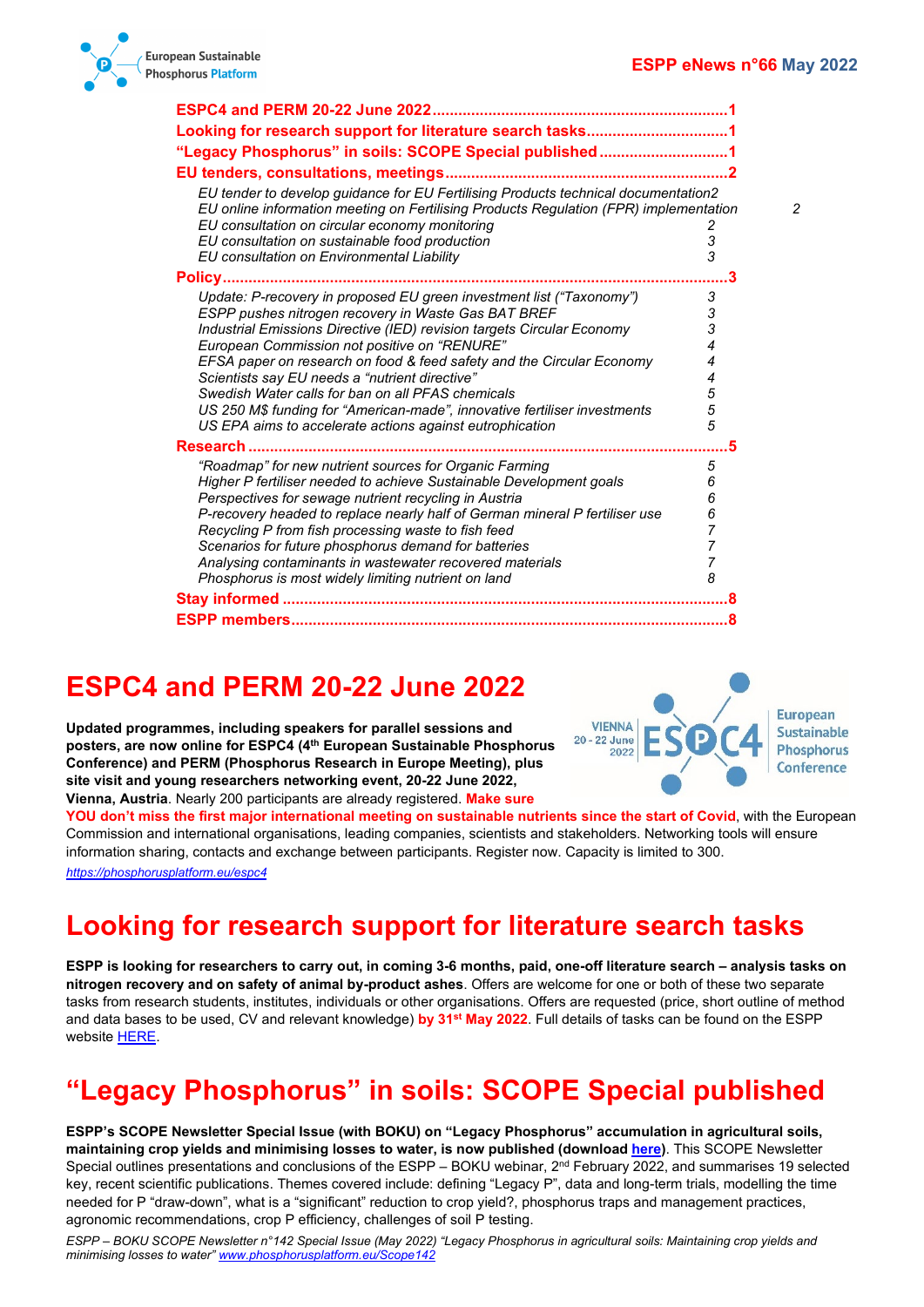

# <span id="page-1-0"></span>**EU tenders, consultations, meetings**

#### <span id="page-1-1"></span>**EU tender to develop guidance for EU Fertilising Products technical documentation**

**The European Commission (DG GROW) has announced a tender ("low-value contracts procedure") to support development of guidance for technical documentation for CE-mark products under the FPR**. **Deadline for submitting interest: 25th May 2022**. The supplier will draft a proposed Guidance Document for elaboration of technical documentation necessary for Conformity Assessment of EU Fertilising Products under Regulation 2019/1009, intended for use by companies wishing to obtain the CE-mark for their products to place on the market, and also for Notified Bodies and market surveillance authorities.

*European Commission "Ex-ante publicity of middle and low-value contracts" [HERE](https://ec.europa.eu/growth/low-value-contracts-procedures_en) o[r contact](mailto:GROW-FERTILISINGPRODUCTS@ec.europa.eu) DG GROW. Deadline for submitting interest: 25th May 202*

### <span id="page-1-2"></span>**EU online information meeting on Fertilising Products Regulation (FPR) implementation**

**23rd May 2022 10h-17h online (registration deadline 16th May), European Commission (DG GROW) information event for companies, Member States and stakeholders on FPR implementation, inc. conformity assessment, REACH, transitional arrangements and harmonisation**. Possibility to submit questions in advance to the European Commission using the registration form [HERE:](https://ec.europa.eu/info/law/better-regulation/have-your-say/initiatives/13174-Sustainable-EU-food-system-new-initiative_en) it is requested to check that questions are not already addressed in the Commission's online ["Frequently Asked Questions"](https://ec.europa.eu/docsroom/documents/48214) document before submitting.

*Registration (deadline 16th may 2022) [HERE](https://ec.europa.eu/eusurvey/runner/Event_EU_Fertilising_Products_How_to_CE_mark_your_products) Meeting agenda and other information [HERE \(direct link\).o](https://circabc.europa.eu/ui/group/36ec94c7-575b-44dc-a6e9-4ace02907f2f/library/e79063c3-996a-4ce7-86e6-8fe826f14753)n CIRCA in the publicly available "Commission Expert Group on Fertilising Products[" dossier.](https://circabc.europa.eu/ui/group/36ec94c7-575b-44dc-a6e9-4ace02907f2f/library/e79063c3-996a-4ce7-86e6-8fe826f14753)*

## <span id="page-1-3"></span>**EU consultation on circular economy monitoring**

**EU public consultation, open to 3rd June 2022, on indicators for monitoring EU circular economy policies, with the aim of updating the ten existing indicators [here](https://ec.europa.eu/eurostat/web/circular-economy/indicators/monitoring-framework)**. The existing indicators are aluminium (EU self-sufficiency, end-of-life recycling rate); municipal waste generation and recycling rate; all non-mineral waste generation and recycling rate; food waste; recovery rates for packaging, e-waste and construction waste; overall circularity rate for all materials, trade in recyclable raw materials, private investment and jobs in circular economy, number of patents, green public procurement. The consultation document states as objectives new indicators will focus on areas of the 2020 Circular Economy Action Plan [\(ESPP eNews n°42\)](http://www.phosphorusplatform.eu/eNews042), in which "Food, water and nutrients" are one of seven targeted value chains, and on links between circular economy and climate and zero pollution policies. Objectives are also to develop material footprints. In all cases, indicators will be based on available data sources, from either official statistics or science.

ESPP will input to suggest that the following indicators should be added:

- EU self-sufficiency and end-of-life recycling should be included for all EU CRMs (Critical Raw Materials, including 'Phosphate Rock' = P in any form, and 'Phosphorus' = white phosphorus -  $P_4$ ), as well as for aluminium (bauxite is a CRM). Data is collected by EU JRC for regular updates of the CRM list.
- Reuse/recycling rate for resources in wastewater: nutrients (phosphorus and nitrogen), organic carbon, water see recommendations of Preisner, Smol et al., 2022, in **ESPP eNews n°64**. Data should be available in Member State reporting for the Urban Waste Water Treatment and Sludge Directives.
- Recycling rates for nutrients in agri-food waste. Food waste should be monitored not only in "tonnage" but also in nutrient content (see e.g. study by Nestlé and WRAP UK i[n ESPP eNews n°36\)](http://www.phosphorusplatform.eu/eNews036). Food industry by-products, including slaughterhouse wastes and animal by-products, should also be included, because these are probably an overall more significant secondary resource than end-of-chain food waste.
- Total losses of phosphorus to surface waters, as this is indicative of non-circularity and is also linked to climate change, in that climate change accentuates eutrophication but also eutrophication can lead to significant methane losses (see ESP[P SCOPE](http://www.phosphorusplatform.eu/Scope137)  [Newsletter n°137\)](http://www.phosphorusplatform.eu/Scope137). Data should be available through European Environment Agency statistics and Water Framework Directive Member State reporting.
- % of nutrients applied to farmland coming from secondary sources versus mineral fertilisers (for phosphorus, nitrogen). Data should be available through Common Agricultural Policy nutrient farm balance reporting.
- Levels of contaminants in secondary materials which pose obstacles to reuse and recycling, in particular PFAS in sewage sludge, pharmaceuticals in manure and in sewage sludge. Data is available in Water Framework Watch List monitoring and in science publications.
- Phosphorus footprint of EU food production, indicative of final consumption of the CRM 'Phosphate Rock', of food-chain nutrient efficiency and of phosphorus recycling. Recognised methodologies exist, see e.g. phosphorus footprint of food in Brussels, Papangelou et al.2021 i[n ESPP eNews n°58.](http://www.phosphorusplatform.eu/eNews058)

*EU public consultation, open to 3rd June 2022, "Circular economy monitoring framework - revision[" HERE.](https://ec.europa.eu/info/law/better-regulation/have-your-say/initiatives/13465-Circular-economy-monitoring-framework-Revision_en) Input is 4000 characters max text plus optional document upload.*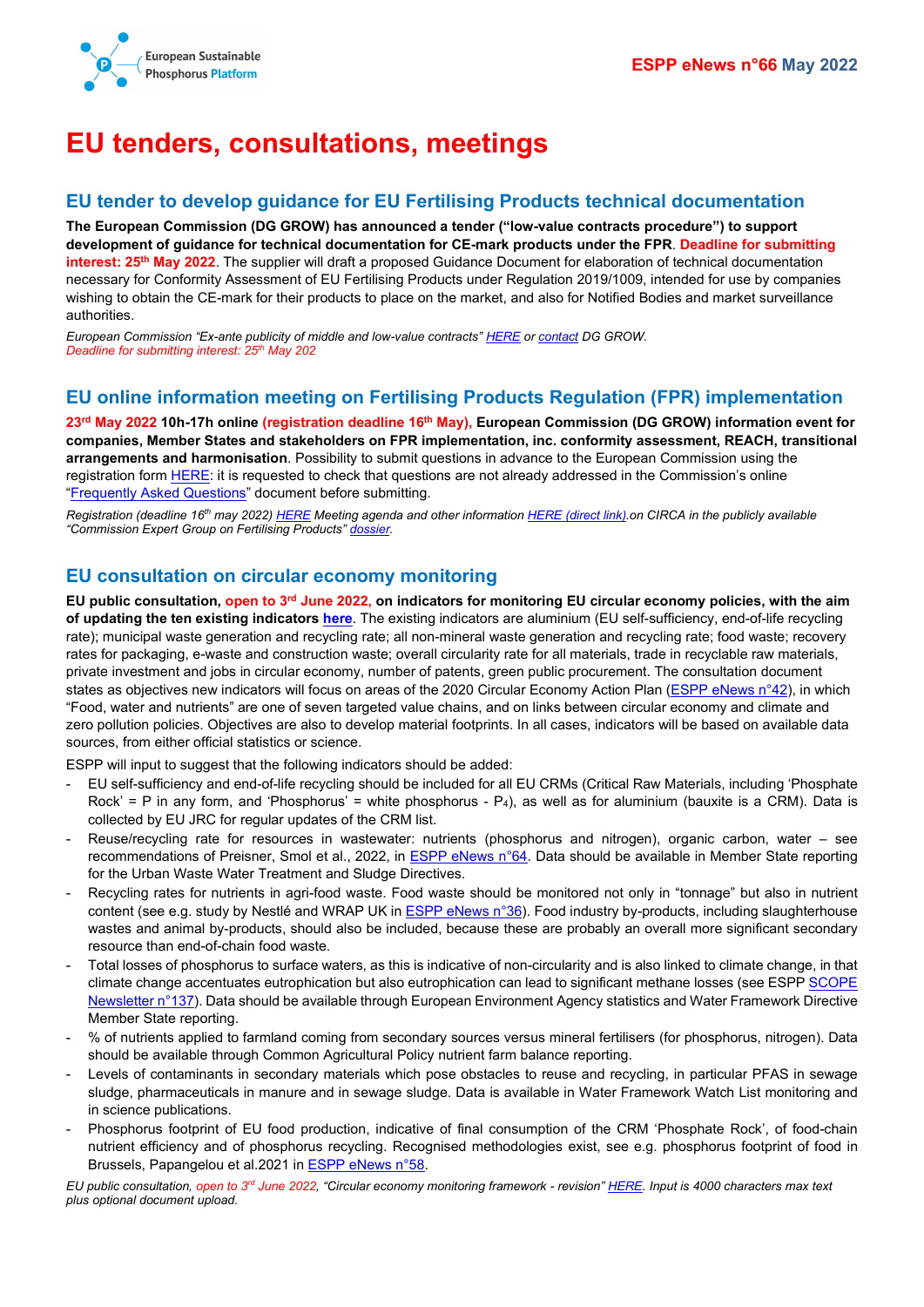

# <span id="page-2-0"></span>**EU consultation on sustainable food production**

**EU public consultation, open to 21st July 2022, on food sustainability and resilience. The declared objective is to develop a horizontal framework law on food systems to ensure an integrated food system approach**. The Commission aims to address links between health, environment and food, including long-term food security, taking into account impacts on climate, biodiversity, rural livelihoods and competitivity, reductions in pesticide use and pressures on water, soil and air quality, animal welfare. The public questionnaire addresses aspects such as consumer information, costs and prices, standards, research, which stakeholders should be engaged, policy approaches, governance and which environmental and social aspects should be prioritised (including circularity, Q9). Specific questions address food sustainability information and labelling, public procurement of food for schools and public institutions, certain aspects of dietary choice (sugars, salt, saturated fats, red meat …), food advertising and marketing.

*EU public consultation, open to 21st July 2022, "Sustainable EU food system – new initiative[" HERE.](https://ec.europa.eu/info/law/better-regulation/have-your-say/initiatives/13174-Sustainable-EU-food-system-new-initiative_en)*

## <span id="page-2-1"></span>**EU consultation on Environmental Liability**

**Public consultation to 4th August 2022 seeks input to the evaluation of the Environmental Liability Directive 2004/35/EC**. Questions for the general public and specialist stakeholders seek views on objectives and priorities, effectiveness in supporting the polluter-pays principle and in preventing environmental damage, mandatory financial guarantees and insurance, implementation of the existing Environmental Liability Directive and interactions with national regulations, reporting and access to information, exemptions, applications to groups of companies and multinationals, cost effectiveness of the Directive.

*"Environmental Liability Directive (evaluation)", public consultation (questionnaire) to 4th August 202[2 HERE.](https://ec.europa.eu/info/law/better-regulation/have-your-say/initiatives/13251-Directive-sur-la-responsabilite-environnementale-evaluation-/public-consultation_en)*

# <span id="page-2-2"></span>**Policy**

## <span id="page-2-3"></span>**Update: P-recovery in proposed EU green investment list ("Taxonomy")**

**The final EU report on sustainable finance (the "Taxonomy") continues to include 'Phosphorus recovery from waste water' as a listed technology eligible for green investment funding.** This follows a public consultation on the draft report in September 2021. Technical corrections from ESPP's input to this public consultation have been taken into account in the finalised report (clarifications regarding recovery routes, phosphate rock/white phosphorus as Critical Raw Materials, inclusion of reference to the new EU Fertilising Products Regulation …), but ESPP's proposals for substantive changes have not been included. **ESPP strongly welcomes that phosphorus recovery is included in the EU's proposed list of some 60 economic activities eligible for green funding**, but regrets that only recovery of phosphorus is considered (not e.g. nitrogen or potassium recovery), that only recovery from municipal waste water is included (not e.g. from manure, animal by-products or food waste). ESPP welcomes that the criteria have been somewhat widened to include recovery in the waste water treatment plant (wwtp), stating "mainly phosphate salts …", with a minimum recovery rate of 15% of wwtp incoming P, or after incineration with a minimum 80% recovery from the input material (ash). ESPP welcomes that the recovered P must "be a material with a real market demand … ensuring its reasonable functional use".

*"Platform on Sustainable Finance's report with recommendations on technical screening criteria for the four remaining environmental objectives of the EU taxonomy" 127 pages, and Annex 675 pages, published by the European Commission 30th March 202[2 HERE.](https://ec.europa.eu/info/business-economy-euro/banking-and-finance/sustainable-finance/overview-sustainable-finance/platform-sustainable-finance_en#activities)*

#### <span id="page-2-4"></span>**ESPP pushes nitrogen recovery in Waste Gas BAT BREF**

**As a member of the EU Industrial Emissions Directive Forum, ESPP has made input to the draft update of the Common Waste Gas Management in the Chemical Sector Best Available Techniques document**. The draft document shows that although abatement of ammonia and nitrogen / nitrous oxide emissions is widespread, recovery is today little implemented. ESPP has input that EMS (Environmental Management Systems) should identify recovery potential and opportunities in gaseous waste streams and possible technologies for recovery, reuse or recycling, in particular of nitrogen, as a function of technical feasibility and logistics (potential recovery quantity). ESPP notes that a range of recovery technologies exist including "scrubbing" and regenerative adsorption or precipitation. The European Commission has responded that recovery is already included through other channels in this BREF (in particular BAT4 which requires an "*integrated waste strategy … including recovery*") and that the currently underway (see below) revision of the Industrial Emissions Directive aims to better align with circular economy and climate objectives.

*"Best Available Techniques (BAT) Reference Document for Common Waste Gas Management and Treatment Systems in the Chemical Sector", draft for update<https://eippcb.jrc.ec.europa.eu/reference/>*

## <span id="page-2-5"></span>**Industrial Emissions Directive (IED) revision targets Circular Economy**

**The European Commission has published the legislative proposal for the IED which fixes environmental requirements for permitted installations in Europe. Key proposals include Circular Economy objectives, and widening to livestock.**  The Industrial Emissions Directive (which will become the Industrial Emissions Portal Regulation) defines conditions for the BAT BREF documents which are legally applicable to all permitted installations in Europe in covered sectors (some 50 000 sites today). The revision aims include contributing to resource efficiency and the Circular Economy, reducing toxic chemical use,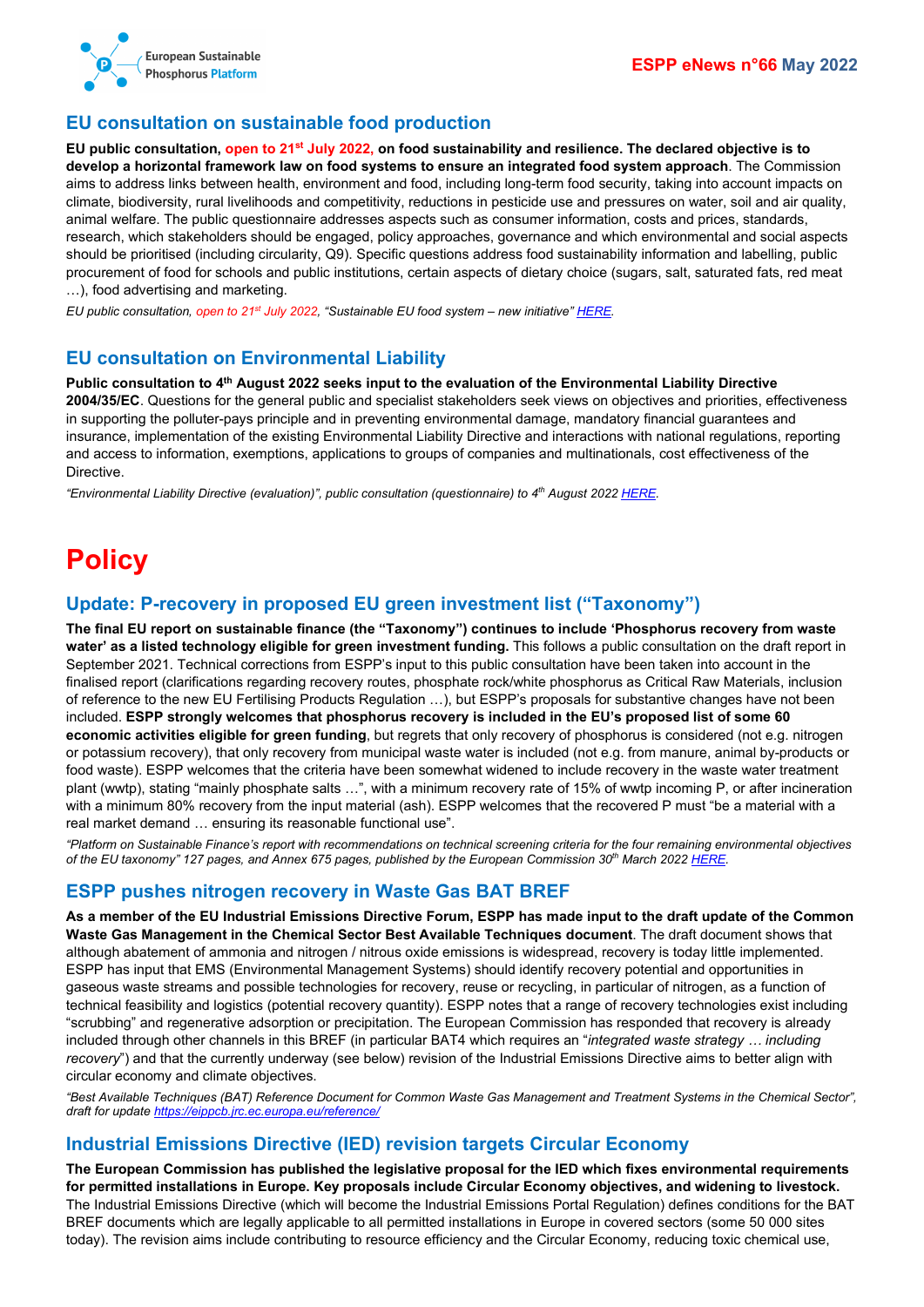

improving coherence on water, air and greenhouse emissions, enhancing innovation and widening scope, in particular to livestock production (at present only large pig and poultry farms are covered, not cattle production and not smaller rearing units). ESPP's input to the prior consultations underlined Circular Economy, innovation and the livestock sector  $(21\;4\;2021)$ . The Commission's regulatory proposal will now go to the European Parliament and Council.

*IED revision "Proposal for a Regulation of the Industrial Emissions Portal", 4th April 2022 [https://ec.europa.eu/environment/publications/proposal-regulation-industrial-emissions-portal\\_en](https://ec.europa.eu/environment/publications/proposal-regulation-industrial-emissions-portal_en)*

#### <span id="page-3-0"></span>**European Commission not positive on "RENURE"**

**In an answer to a European Parliamentary question, the European Commission shows no intention to authorise use of "RENURE" (SafeManure) materials above N application limits in Nitrates Directive Vulnerable Zones.** The question from a Flanders MEP, a region with high livestock density, Tom Vandenkendelaere, suggested that the manure-based materials assessed by the JRC "RENURE" report could be temporarily "derogated" from Nitrates Vulnerable Zone manure N application limits as a response to current price and supply pressure on fertilisers. The Commission reply notes that manure N application is not limited outside Nitrates Directive identified "Vulnerable Areas" and that no Member State has to date requested a derogation for RENURE materials, and reminds that the Farm-to-Fork targets of reducing nutrient losses by 50% by 2030, this reducing fertiliser use by 20%. The Commission states that the Integrated Nutrient Management Action Plan (INMAP), under preparation (public consultation closed April 2022, see ESP[P eNews n°65\)](http://www.phosphorusplatform.eu/eNews065) "*will consider further options for recycling nutrients in a holistic approach to reduce nutrients pollution*".

ESPP has expressed concerns about the RENURE agronomic criteria a[s published,](https://publications.jrc.ec.europa.eu/repository/handle/JRC121636) which specify (inorganic N/total N) and (organic carbon/total N) ratios, can be met by certain untreated manures, most liquid fractions of manure, or by raw manure spiked with 10% urea (see ESPP [eNews n°47\)](http://www.phosphorusplatform.eu/eNews047). Such materials would be excluded only because RENURE excludes untreated or spiked manure. ESPP does however support the exemption, from the Nitrates Directive application limits for manure "even in a processed form", of mineral fertilisers (as defined in the EU Fertilising Products Regulation, i.e. < 1% organic carbon) recovered from manure, by derogation or interpretation and not by an amendment of the Nitrates Directive.

*Parliamentary question for written answer E-000797/2022, Tom Vandenkendelaere (PPE) "Follow-up question: exception for the use of RENURE because of high prices for chemical fertilisers" [HERE](https://www.europarl.europa.eu/doceo/document/E-9-2022-000797_EN.html) and European Commission answer E-000797/2022 given by Mr Sinkevičius (2nd May 2020[\) HERE.](https://www.europarl.europa.eu/doceo/document/E-9-2022-000797-ASW_EN.html)*

#### <span id="page-3-1"></span>**EFSA paper on research on food & feed safety and the Circular Economy**

**Literature search for EFSA study focusses on novel food and feed, but concludes that a review is needed on recycling from sewage, manure and organics to fertilisers**. EFSA (European Food Safety Agency) organised a [stakeholder](https://www.efsa.europa.eu/en/events/stakeholder-workshop-food-and-feed-safety-vulnerabilities-circular-economy)  [consultation in 2021](https://www.efsa.europa.eu/en/events/stakeholder-workshop-food-and-feed-safety-vulnerabilities-circular-economy) to input to a two-year study on "Food and Feed Safety Vulnerabilities in Circular Economy". ESPP commented the need to look at safe nutrient recycling, including secondary materials in fertilisers, growing algae for animal feed or microbial protein on waste streams, chemical recycling of nutrients from wastes to feed or food (see ESPP [eNews n°61\)](http://www.phosphorusplatform.eu/eNews061). EFSA have now published a paper from Harper Adams University, UK, based on a literature search, analysis of EU R&D projects and on the above stakeholder consultation. The first section of the paper (Objective 1) identifies relevant practices in the food and feed production chain. Practices cited include use of organic wastes streams, recycling of animal by-products, crop and crop processing waste, fish and crustacean wastes. The second part (Objective 2) was a literature search, limited to "novel foods and feeds" (27 000 articles identified and computer analysed including 26 primary research studies). The third part of the paper (Objective 3) characterises emerging risks, but this is based only on the information on novel foods and feeds. Lastly the paper recommends that future reviews focus on emerging risks beyond the question of novel foods and feeds, in particular: using municipal sewage, manures (inc. insect frass) as fertilisers, using wastewaters for irrigation and using animal by-products in fertilisers.

*"Food and feed safety vulnerabilities in the circular economy", K. James, A. Millington, N. Randall, EFSA Supporting Publications, vol. 19, issue 3, March 2022 7226[E https://doi.org/10.2903/sp.efsa.2022.EN-7226](https://doi.org/10.2903/sp.efsa.2022.EN-7226)*

#### <span id="page-3-2"></span>**Scientists say EU needs a "nutrient directive"**

**An opinion article in Nature Reviews suggests the need for an integrated nutrient directive to regulate agricultural application of nitrogen and phosphorus, taking into account nutrient balances and regional variations.** The authors suggest that this is needed to achieve the Farm-to-Fork target of reducing nutrient losses to the environment by 50% (see [SCOPE Newsletter n°139\)](http://www.phosphorusplatform.eu/Scope139). Current nutrient regulations are considered to be failing: the target ecological status of the Water Framework Directive is widely not being achieved. ESPP notes that Grizzetti (JRC) et al. concluded in 2021 that current EU policies could reduce N losses by -14% and P losses by -20% [\(ESPP eNews n°55\)](http://www.phosphorusplatform.eu/eNews055), indeed not near the Farm-to-Fork targets. The authors suggest that current EU directives are failing because they are scattered in different policies, often target only one nutrient, and target environmental levels, not sources. The authors emphasise the need for regional differentiation in measures, depending on local soil, crops, climate, environment, etc. ESPP notes that this is already the case with the Water Framework Directive (under which measures are defined at the water basin level), but that this Directive targets impacts not sources. The authors' proposal is for a nutrient directive which limits agricultural nitrogen and phosphorus application. It is not clarified how this might interact with the EU's Common Agricultural Policy, in which the European Commission's proposal to monitor nutrient balances at all farms was rejected by Parliament and Council (FaST tool, [ESPP eNews n°31\)](http://www.phosphorusplatform.eu/eNews031).

*"The EU needs a nutrient directive", M. Wassen et al., Nat Rev Earth Environ 3, 287–288 (2022)[, DOI.](https://doi.org/10.1038/)*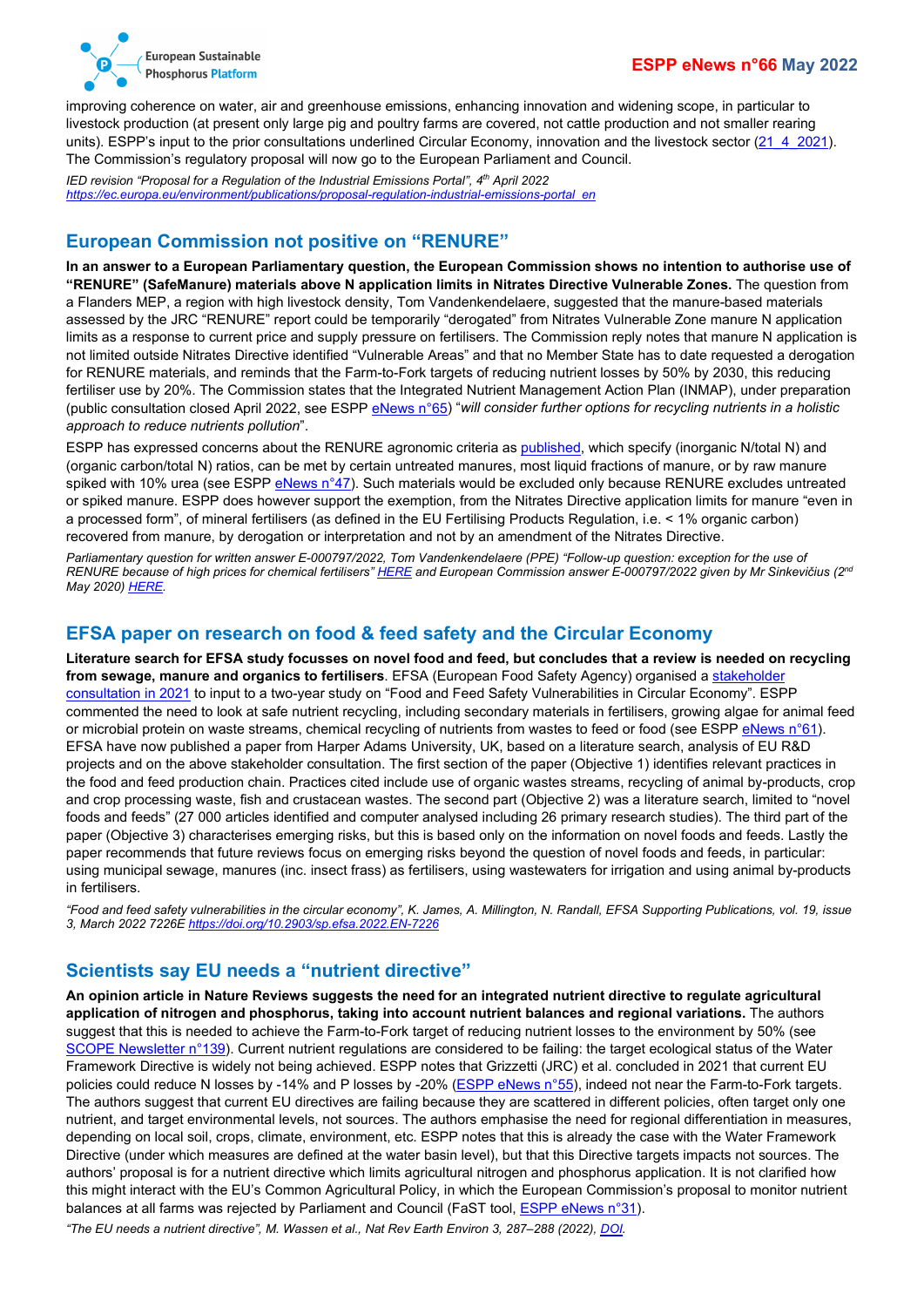

## <span id="page-4-0"></span>**Swedish Water calls for ban on all PFAS chemicals**

**Swedish Water, representing Swedish municipalities, assesses problems of PFAS chemicals, and regulatory and market options, concluding that a group ban on all PFAS chemicals is needed, with only very limited exceptions.** The report presents the history of PFAS use and increasing awareness of environmental and health risks, underlining that PFAS are "eternity chemicals", accumulating in nature and difficult and expensive to decontaminate and eliminate. PFAS clean-up could cost a billion Euros for Nordic countries only. Surveys of retailers and consumers show that the market is already trying to move to PFAS-free products, but that this is difficult as information is often not available for imported products. The federation concludes that a ban on PFAS chemicals is needed, as proposed in 2020 by the European Commission under the Green Deal – EU Chemicals Strategy [\(ESPP eNews n°49\)](http://www.phosphorusplatform.eu/eNews049). Swedish Water underlines that this should cover all PFAS chemicals ("group ban") to avoid false substitution of one PFAS chemical by a similar one, and that exemptions from the ban for "essential uses" (as proposed in the EU Chemicals Strategy) should be "very restrictive"

*PFAS Report, Svenskt Vatten (Swedish Water [https://www.svensktvatten.se/\)](https://www.svensktvatten.se/), rapport R2022-1, April 2022, 58 pages, in Swedish with English summar[y HERE.](https://www.eureau.org/resources/publications/member-publications/6384-svenskt-vatten-report-on-pfas/file)*

#### <span id="page-4-1"></span>**US 250 M\$ funding for "American-made", innovative fertiliser investments**

**The US government (USDA) is calling for public comment (until 16th May) on a proposed 250 million US\$ funding support programme for US production of innovative, sustainable, independent fertiliser production**. The cited aims are to bring production and jobs back to the USA, to offer more choice for American farmers and to increase competition in the fertiliser industry and to ensure more reliable and resilient supply in the context of the war in Europe.

*"USDA Announces Plans for \$250 Million Investment to Support Innovative American-made Fertilizer to give US Farmers more choices in the Marketplace", US federal Department of Agriculture, 11th [March 2022](https://www.usda.gov/media/press-releases/2022/03/11/usda-announces-plans-250-million-investment-support-innovative)*

*"USDA Publishes Requests for Information on Fertilizer, Seed, Retail to Address Growing Competition Concerns in the Agricultural Supply Chain", 18th [March 2022.](https://www.ams.usda.gov/content/usda-publishes-requests-information-fertilizer-seed-retail-address-growing-competition)*

#### <span id="page-4-2"></span>**US EPA aims to accelerate actions against eutrophication**

**58% of US rivers and 45% of lakes have too high phosphorus levels. An EPA 'Memorandum' announces partnership action with agriculture, states, tribes and territories and use of the Clean Water Act, including extending TDMLs**. Actions indicated including "fulfilling Farming Bill requirements to devote significant resources to water protection", watershed planning tools, financing Clean Water Act flexible regulatory framework such as technology development, market based approaches, water quality trading. EPA will reinforce numeric nutrient criteria into Water Quality Standards, support innovative permitting for point sources (wastewater treatment works) and use Clean Water Act mechanisms to define TDMLs (Total Daily Maximum Loads) for the 26 000 nutrient-impaired water bodies which today do not have nutrient TDMLs and to ensure implementation of TDMLs where they are defined.

*"Accelerating Nutrient Pollution Reductions in the Nation's Waters", US EPA ( Environmental Protection Agency), 5th [April 2022](https://www.epa.gov/system/files/documents/2022-04/accelerating-nutrient-reductions-4-2022.pdf) an[d HERE](https://www.epa.gov/nutrient-policy-data/2022-epa-nutrient-reduction-memorandum)*

# <span id="page-4-3"></span>**Research**

#### <span id="page-4-4"></span>**"Roadmap" for new nutrient sources for Organic Farming**

**Final report from EU-funded H2020 project RELACS on recycled nutrient products for Organic Farming shows little progress**, **makes no recommendations for action, proposes further discussion and research.**

The report's lead author is from IFOAM EU (European Organic Farming federation), with editors from IFOAM, FiBL (the Research Institute of Organic Agriculture) and the University of Copenhagen. The report is based on 5 national workshops with Organic farmers and advisors, scientists and national authorities, and a European concluding workshop.

The report underlines the Organic Farming objective of feeding plants through the soil ecosystem. Manures from non-organic farms and rock phosphates are considered the most problematic external plant nutrition inputs to Organic Farming, because of contaminants and consumption of non-renewable resources. The report concludes that the importance of nutrient supply to Organic Farming has been underestimated to date, with risks of soil nutrient depletion and of reduced productivity.

The report proposes to develop the recycling of societal waste streams in order to ensure the nutrient supply of Organic Farming. As a first step, the RELACS project assessed three recycled nutrient materials only: AshDec calcined phosphates from sewage sludge incineration ash, Ostara struvite from municipal wastewater and anaerobic digestate (from biowaste, green waste, food waste – manure is not cited as an input material). The first two of these already benefit from a positive Opinion of the EU scientific committee on Organic Farming (EGTOP, [2/2/2016\)](https://ec.europa.eu/agriculture/organic/eu-policy/expert-advice/documents/final-reports/final-report-egtop-on-fertilizers-2_en.pdf) and the third is already authorised in the EU Organic Farming Regulation. ESPP regrets that RELACS has not considered the 23 detailed recycled nutrient product fact sheets, produced by companies (coordinated by ESPP) and transmitted in December 2021. However, these led to the constructive "reflections" paper on the acceptability of recycled phosphorus fertilisers in European Organic Agriculture, published by FiBL 29<sup>th</sup> September 2021 [\(ESPP eNews n°60\)](http://www.phosphorusplatform.eu/eNews060), which provides possible criteria for analysing which recycled phosphorus products are likely to be accepted in Organic Farming.

The report concludes from the workshops that the acceptance by Organic Farmers of the three products considered is generally good, also indicates concern about microplastics and organic residues in calcined phosphates. This shows that better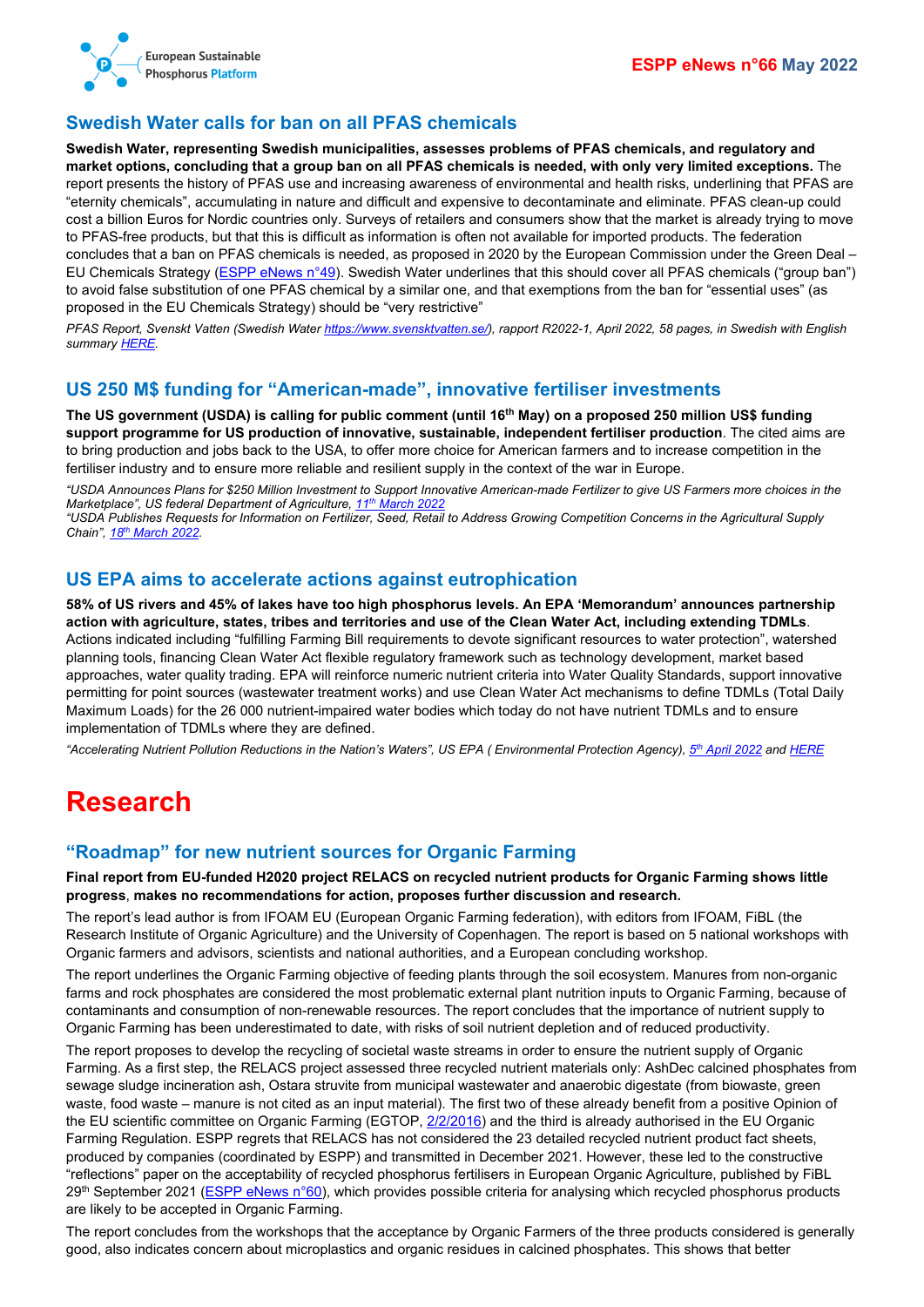

information of Organic farmers and stakeholders is needed, in that this is not pertinent for a product is derived from sewage sludge incineration ash.

The report's proposals are to "*update\*, agree and adopt an evaluation framework for compatibility of external nutrient inputs with the principles of Organic production*". It is stated that the development of this framework will start by IFOAM launching a Working Group. The report also recommends further research, including long-term trials of recycled nutrients in Organic Farming, fate of contaminants (in particular copper and zinc), nutrient needs for Organic Farming and potential resources. Farm advice on nutrient balances is also recommended.

*\* The word "update" should be replaced by "develop", because no such "evaluation framework" exists to date.*

*ESPP previously wrote to IFOAM EU on 20th April 2022 (HERE) requesting that IFOAM renew action to request inclusion of struvite and calcined phosphates into the EU Organic Farming Regulation (following the joint letter already signed with ESPP 17/6/2020 HERE) and engage consideration of other recycled nutrient products, including certain recovered nitrogen products.*

*Contentious Inputs in organic farming Systems), Horizon 2020, "Deliverable No 7.5: European roadmap for phasing-in new nutrient sources", M. Calmels, IFOAM EU et al., 7th April 202[2 HERE.](https://relacs-project.eu/wp-content/uploads/2022/04/RELACS_D7.5_European_roadmap_Nutrients_202204_final.pdf)*

*"Reflections on the acceptability of recycled P fertilisers for European organic agriculture", 29 September 2021, V. Leschenne, B. Speiser, FiBL [https://www.betriebsmittelliste.ch/fileadmin/bml-ch/documents/stellungnahmen/Recycled\\_P\\_fertilisers\\_v2\\_Sept\\_2021.pdf](https://www.betriebsmittelliste.ch/fileadmin/bml-ch/documents/stellungnahmen/Recycled_P_fertilisers_v2_Sept_2021.pdf)*

#### <span id="page-5-0"></span>**Higher P fertiliser needed to achieve Sustainable Development goals**

**Modelling suggests that a 22 – 30 % increase in P input is needed (for 16 years, world total) to achieve the SDG 2.3 for smallholder farm productivity, resulting in only 1% increase in P runoff.** UN Sustainable Development Goal (SDG) 2.3 sets the target to double productivity of smallholder farms as important to achieve SDG2 zero hunger. Based on data from Brazil where soils with high P-fixation are today approaching the point where a "maintenance" fertiliser application becomes possible without crop yield loss, and assuming that yields are not limited by other nutrients or climate, this leads to estimate that 50 kgP/ha/y application over the period 2015 - 2030 would eliminate P limitation of crop yield in five regions where smallholder farms are dominant and where P application is today low: Sub-Saharan Africa, North Africa, South-East Asia, India, Middle East. P limitation of crop yield is also present in Eastern Europe, Australia and parts of China, South America, New Zealand, but these regions have fewer smallholder farms. Overall, the five assessed regions will require a total (for 16 years) of 74 MtP fertiliser input, that is 39% higher (for these regions) than a baseline scenario, and representing 22 – 30% compared to a global total today of 15 – 21 MtP/y (this number is from the ESPP [Factsheet](http://www.phosphorusplatform.eu/factsheet) estimate of global P uses, assuming increased P input comes only from mineral fertiliser, and assuming unchanged P fertiliser use in the rest of the world). This increased consumption might not continue beyond 2 or more decades as soil P stores are established in soils and farmers can then move to a maintenance fertilisation strategy.

*"Phosphorus for Sustainable Development Goal target of doubling smallholder productivity", C. Langhans, A. Beusen, J. Mogollón, A Bouwman, Nature Sustainability, col. 5, Jan., 2022, 57-63[, DOI.](https://doi.org/10.1038/s41893-021-00794-4)*

#### <span id="page-5-1"></span>**Perspectives for sewage nutrient recycling in Austria**

**Around half of Austria's sewage sludge currently is valorised in agriculture. Around half this sludge going to agriculture is first composted, with 95% of sewage sludge compost achieving Quality criteria.** A significant part of sewage sludge (c. 20%) goes to agricultural land either directly or after dewatering only. In all cases, sludge applied to land is today used subject to heavy metal limits and to nutrient requirements of crops. Austria produces around 240 000 t/y of sewage sludge (dry matter), of which 99% from sewage works > 2 000 p.e. This contains some 6 400 tP/y of phosphorus. Heavy metal levels in Austrian sewage sludge have decreased considerably over recent decades, but questions remain over other contaminants such as microplastics or pharmaceuticals. An Austrian study suggests that microplastics levels may relate principally to the sewer system and to industrial discharges (Sexlinger 2021). National monitoring of pharmaceuticals show very significant reduction in composting, but nonetheless detection of one pharmaceutical (carbamazepine) in soil after sewage sludge compost application. The authors conclude that evidence-based limits for organic contaminants in sewage sludge used in agriculture need to be developed, as well as upstream actions to reduce inputs to sewage. Mono-incineration of sewage sludge with phosphorus recovery can be an important route where contaminants prevent agricultural use.

*"Best Available Technology for P-Recycling from Sewage Sludge - An Overview of Sewage Sludge Composting in Austria", B. Stürmer, M. Waltner, Recycling 2021, 6, 82. [DOI.](https://doi.org/10.3390/recycling6040082) One of the authors is from the Austrian Compost and Biogas Association.*

#### <span id="page-5-2"></span>**P-recovery headed to replace nearly half of German mineral P fertiliser use**

**Study estimates that German sewage P-recycling legislation will lead to recovery of 70 – 77 % of sewage P, that is up to 43 % of mineral P fertiliser consumption.** Only 16 % of German sewage sludge was used in agriculture in 2019, around half of the 2010 level, as a result of new fertiliser legislation with tighter N application limits for farmers (implementation of the Nitrates Directive) causing competition with manure, and of new waste legislation, with sewage sludge contaminant limits. The German sewage sludge ordinance (AbfKlärV 2017, detailed in [SCOPE Newsletter n°129\)](http://www.phosphorusplatform.eu/Scope129) will ban agricultural sludge use and require P recovery (if sludge contains > 2%) from all sewage works > 50 000 p.e. by 2032. Based on this legislation and on data on sludge P content and sewage works sizes, with different scenarios, the study concludes that 71 – 80 % of Germany's sludge will be incinerated (0 – 14% used in agriculture), 70 – 77 % of P in sewage will be recovered (including via use in agriculture), and also 31 – 53 % potassium, 36 – 52 % calcium, 40 – 52 % magnesium but only 0 – 16% nitrogen. For phosphorus, this would represent up to 43 % of German mineral P fertiliser use.

*"Future nutrient recovery from sewage sludge regarding three different scenarios - German case study", T. Sichler et al,, J. Cleaner Production Vol. 333, 2022, 130130 [DOI](https://doi.org/10.1016/j.jclepro.2021.130130)*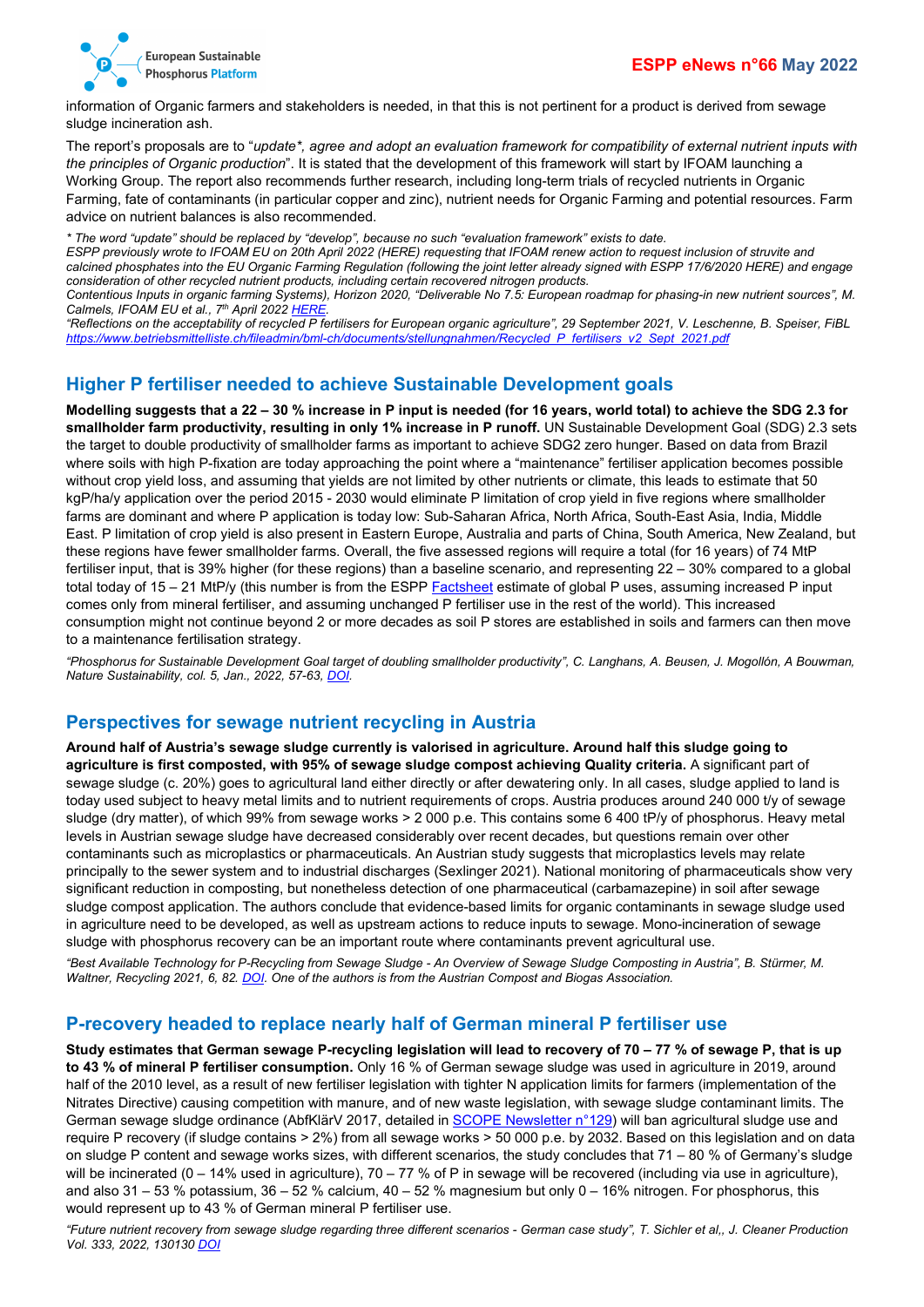

### <span id="page-6-0"></span>**Recycling P from fish processing waste to fish feed**

**Fish bone meal and dicalcium phosphate (DCP) extracted from fish bones showed to be effective P sources in aquaculture fish feed.** Trials were carried out in heated, recirculating aquaculture production of African Catfish (*Clarias gariepinus*), comparing feeds including P recovered from fish processing wastes to commercial DCP. The recycled P materials were produced from fish heads from a local Monkfish processing company (South Africa). The heads were treated by enzymatic protein hydrolysis, then rinsed, to leave cleaned bones. Fish bone meal was produced by drying  $@$  50°C then grinding. Recovered DCP was produced by leaching with 1M phosphoric acid then DCP precipitation by adding lime. The trials showed good fish growth with both recovered and commercial P in feed, with no significant differences in fish growth (body weight), feed conversion rate, body condition (mortality, serum parameters, bone mineral composition). The authors conclude that these phosphate materials recovered from fish processing wastes are a viable replacement for commercial dicalcium phosphate in aquaculture feed.

*"In*‑*Vivo Evaluation of the Suitability of By*‑*Product*‑*Derived Phosphate Feed Supplements for Use in the Circular Economy, Using Juvenile African Catfish as Model Species", J. Swanepoel, N. Goosen, Waste Biomass Valor (2022) [DOI.](https://doi.org/10.1007/s12649-022-01781-2) "Optimization of phosphate recovery from monkfish, Lophius vomerinus, processing by-products and characterization of the phosphate phases", J. Swart, A. Bordoloi, N. Goosen, J. Sci. Food Agric., 99: 2743-2756 [DOI.](https://doi.org/10.1002/jsfa.9450)*

### <span id="page-6-1"></span>**Scenarios for future phosphorus demand for batteries**

**Papers discuss implications for phosphorus demand if Lithium Iron Phosphate batteries (LFP) become predominant in electric vehicles, concluding possible need of 2 MtP/y, that is c. 10% of currently mined phosphate rock**. An initial paper b[y Xu et al. 2020](https://doi.org/10.1038/s43246-020-00095-x) discussed potential future demand for several critical materials for production of electric vehicle EV batteries worldwide 2020 – 2050 (automotive only). This paper mainly addressed lithium, cobalt, and nickel (copper, graphite and silicon also in annex). A comment paper by [Spears et al. 2022](https://doi.org/10.1038/s43246-020-00095-x) suggested that phosphorus should also be considered, in Lithium Iron Phosphate (LFP) batteries. In response to this, the original authors published [a response](https://doi.org/10.1038/s43246-022-00237-3) 2022, estimating demand for phosphorus. In a scenario with 50% electric global fleet EV penetration by 2050 ("SD scenario"), based on estimated annual electric vehicle sales and battery capacity requirements, and if 60% of the EV battery capacity is Lithium Iron Phosphate batteries (compared to near zero today), then Xu et al. estimate that c. 3 MtP per year of phosphorus will be required by 2050, of which around one third may come from recycling of end-of-life batteries, resulting in an **annual net demand of c. 2 MtP/y by 2050**. This estimate is based on an assumed 1:1 atomic ratio between phosphorus and lithium in LFP batteries, multiplied by the molecular weight ratio (4.5:1 w/w). The estimate for total lithium used in batteries included the electrolyte and the cathode, whereas the lithium iron phosphorus in LFP batteries concerns the cathode only. On the other hand, use of phosphorus compounds for fire safety in battery electrolytes, membranes or structures/casings is not taken into account. These points are not expected to significantly modify the overall estimate. Also, the estimate covers use in light vehicles only, whereas significant additional demand is possible in batteries for trains and buses, other vehicles, and network energy storage. Xu et al. (2022) indicate (after correction\*) that this estimate for P demand for LFP could consume approximately as much phosphorus as is used today in all industrial uses. ESPP estimates that 2 MtP/y (in 2050) would represent **around 10% of current mined phosphate rock production** (se[e ESPP Factsheet\)](http://www.phosphorusplatform.eu/factsheet). Detailed data and calculations are provided in the Supplementary Information available online for each of the three papers.

*"Future material demand for automotive lithium-based batteries", C. Xu et al., Communications Materials 2020:1-99 (Nature)[, DOI.](https://doi.org/10.1038/s43246-020-00095-x) "Concerns about global phosphorus demand for lithium-iron-phosphate batteries in the light electric vehicle sector", B. Spears, W. Brownlie, D. Cordell, L. Hermann, J. Mogollón, Communications Materials 2022:3-14, [DOI.](https://doi.org/10.1038/s43246-020-00095-x)*

*"Reply to: Concerns about global phosphorus demand for lithium-iron-phosphate batteries in the light electric vehicle sector", C. Xu et al., Communications Materials 2022) 3:1[5 DOI.](https://doi.org/10.1038/s43246-022-00237-3)*

*\* ESPP has noted (confirmed by the authors) that the dotted line in fig. 1a in Xu et al. 2022 is based on an error in correction of P2O5 to P, so should be 2x higher.*

#### <span id="page-6-2"></span>**Analysing contaminants in wastewater recovered materials**

**Levels of certain industrial chemicals, pharmaceuticals and heavy metals were tested in a range of materials recovered in wastewater treatment plants, such as precipitated phosphates, ion-exchange, hydrolysed sludge, bio-polymers.** The recovered materials were generated in the EU Horizon2020 [SMART-Plant](https://www.smart-plant.eu/) R&D project. The industrial chemicals analysed were polycyclic aromatic hydrocarbons PAH (e.g. naphthalene) and chloralkanes (e.g. chloroparaffins). Levels were generally orders of magnitude lower in the recovered materials than regulatory limits in fertilisers in any identified country. Heavy metals were also generally orders of magnitude lower than the new EU Fertilising Products Regulation limits, except in one material produced by thermal hydrolysis of sewage sludge from Pyttalia wwtp, Athens. Pesticides were generally not detectable. Of the pharmaceuticals analysed, several antibiotics were found at levels up to 600 ng/g DM in samples of sewage sludge, compost and recovered bio-polymers (PHA, cellulose): ciprofloxacin, azithromycin, clarithromycin. Antibiotics were not detectable or showed an order of magnitude lower concentrations in recovered struvite and in calcium phosphates recovered via ionexchange.

*"Determination of multi-class emerging contaminants in sludge and recovery materials from waste water treatment plants: Development of a modified QuEChERS method coupled to LC–MS/MS", B. Benedetti et al., Microchemical Journal 155 (2020) 104732[, DOI](https://doi.org/10.1016/j.microc.2020.104732) "Assessment of the significance of heavy metals, pesticides and other contaminants in recovered products from water resource recovery facilities", N. Rey- Martínez et al., Resources, Conservation & Recycling 182 (2022) 106313, [DOI.](https://doi.org/10.1016/j.resconrec.2022.106313)*